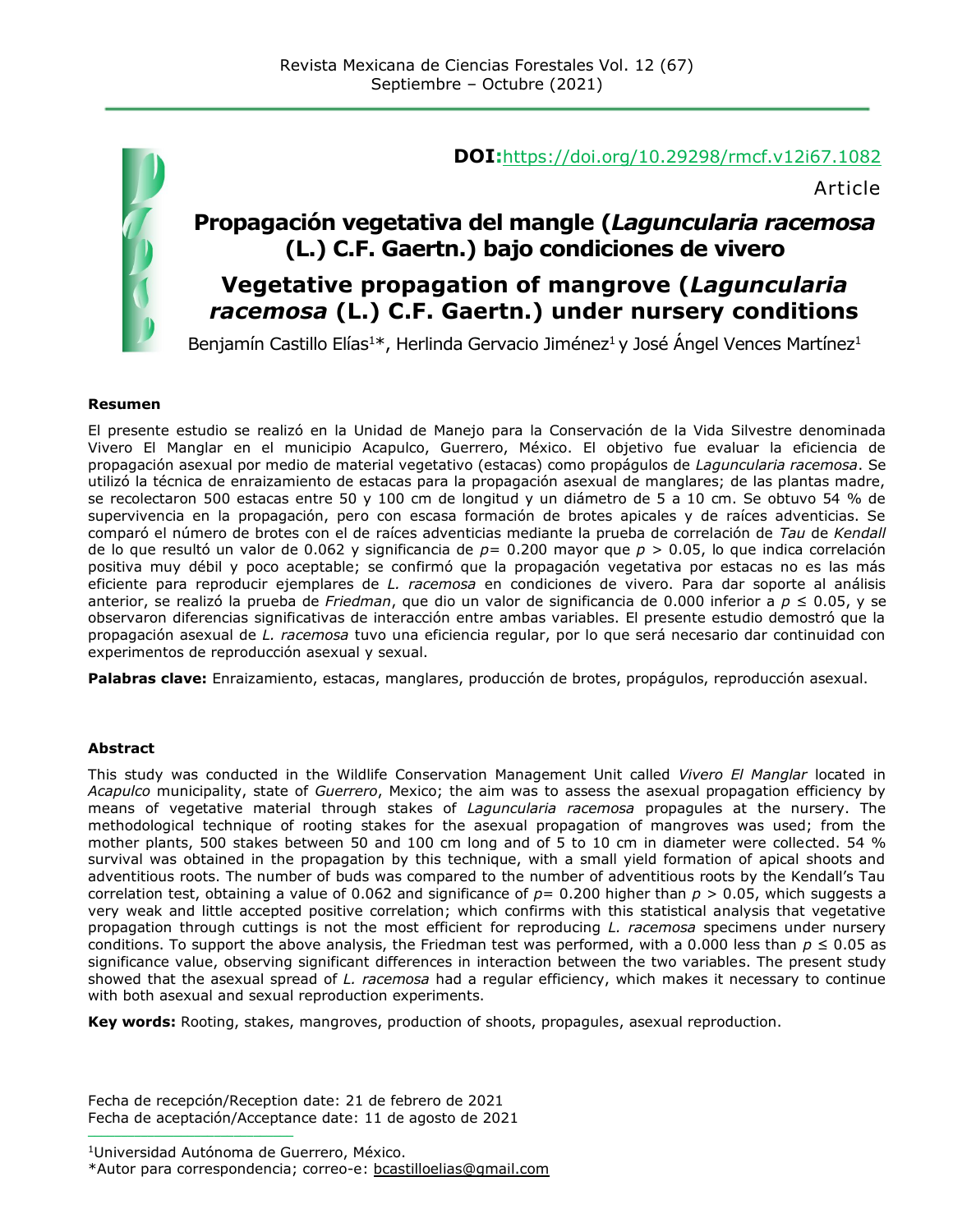# **Introduction**

Mangrove ecosystems in Mexico have great forest importance, as they provide innumerable goods and services, in addition to being the support for the productive activities of riverside communities; they have are about of 905 086 ha, 7 730 ha of which belong to the state of *Guerrero* (Conabio, 2020).

Mangrove nursery production is an alternative sustainable development option to conventional productive activities (Castillo, 2007); however, most of the existing mangrove nurseries are family or community units that produce plants to reforest *ejido* areas.

In some coastal areas of the world, community-managed mangrove nurseries have been established where restoration and reforestation activities are carried out; viable possibilities are developed with them to improve the socioeconomic level of the region, and products derived from mangroves such as firewood, charcoal, wood are used, the use of various aquatic species is promoted, technical training is received and employment opportunities are provided in the establishment and management of plantations (Álvarez-León, 2003).

In Mexico, aspects regarding the propagation techniques of mangrove species in nurseries have been documented. Benítez *et al.* (2002) and Hernández *et al.* (2012) used the vegetative reproduction technique through stakes and aerial layering in the state of *Veracruz.*

Studies such as that made by Carmona-Díaz (2010) cite learning experiences in the reforestation of mangroves in Mexico; while Hernández *et al.* (2016) carried out a documentary diagnosis of the reforestation process in mangroves on the *Tabasco* Coast. On the other hand, Castillo and Gervacio (2009) designed a methodological proposal for mangrove nursery production. Teutli-Hernández *et al.* (2020) wrote community mangrove restoration manuals, in which they included methodological processes for the production of mangrove plants both *in situ* and *ex situ* in rustic *ejido* nurseries.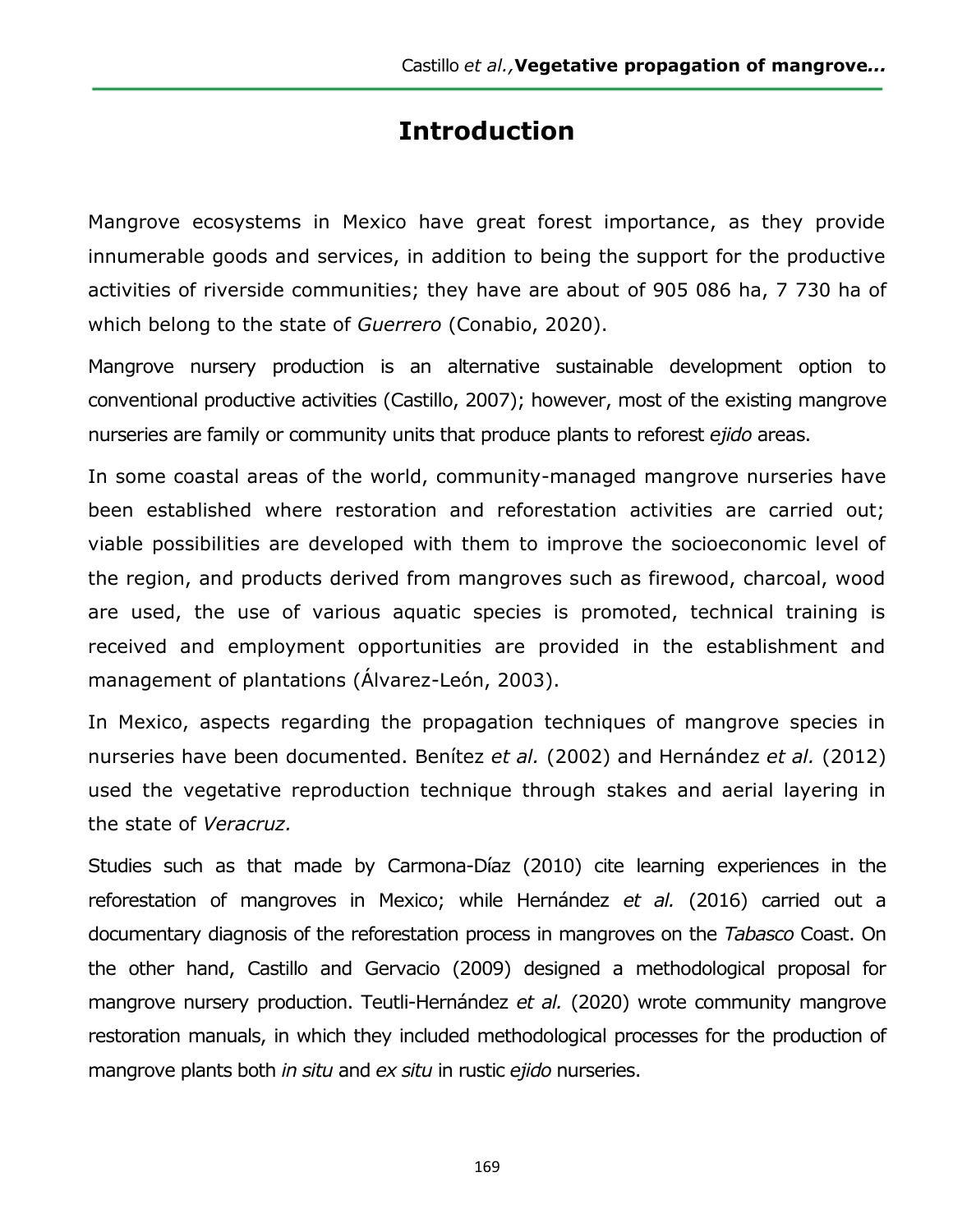For the state of *Guerrero*, Tovilla and Orihuela (2002) described the in situ sexual propagation of *Rhizophora mangle* L. in *Barra de Tecoanapa*; Castillo (2007) proposed the methodology of implementation and operation of mangrove production nurseries for *L. racemosa* (L.) C.F. Gaertn.) in the *Tres Palos* lagoon in the same state.

In this context, the present study focused on *L. racemosa*, as it is one of the overexploited mangrove species in the study region; based on the above, the study of vegetative propagation through stakes was proposed as a method to rescue the phylogenetic resource of the species and generate the production of germplasm.

The objective of the present research was to evaluate the efficiency of asexual propagation by means of vegetative material through stakes such as propagules of *Laguncularia racemosa*, in a nursery.

The following research hypotheses were raised:

Hi: Vegetative propagation through stakes is not the most efficient to produce *L. racemosa*.

H0: Vegetative propagation through stakes is the most efficient to produce *L. racemosa*.

# **Materials and Methods**

### **Study area**

The study was carried out from March 2018 to April 2019 at the facilities of the Wildlife Conservation Management Unit called *UMA-Vivero El Manglar* with registration code No. SEMARNAT-UMA-VIV-002-GRO, located in the town of *Barra Vieja, Acapulco* municipality, *Guerrero*, close to the *Tres Palos* Lagoon, between the geographic coordinates 16°41'33'' N and 99°37'33'' W (Figure 1).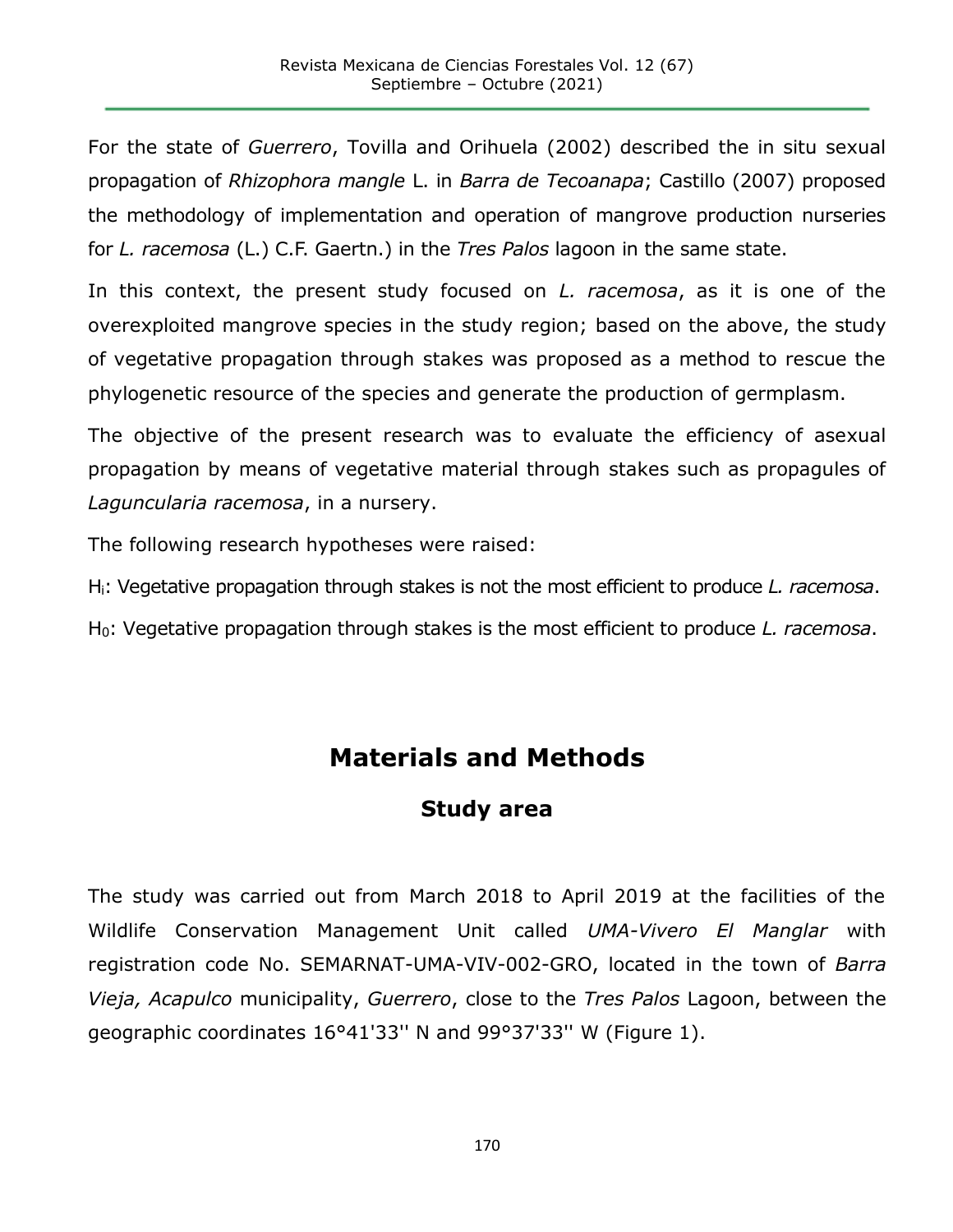

**Figure 1.** Location of the study area.

## **Collection of vegetative propagules**

For the present investigation, the implementation of the propagule technique of *L. racemosa* by means of propagules by means of the staking technique was considered important, which, according to Sisaro and Hagiwara (2016), is a reliable means of asexual or vegetative reproduction, from which a new plant genetically identical to the mother plant is obtained.

Prior to the establishment of the experiment, the work area in the nursery was conditioned, and the methodologies proposed by Eganathan *et al.* (2000), Benítez *et al.* (2002), Clarke and Johns (2002), Castillo (2007), Hernández *et al.* (2012) and Silva *et al.* (2016) for the management of the plant in the nursery.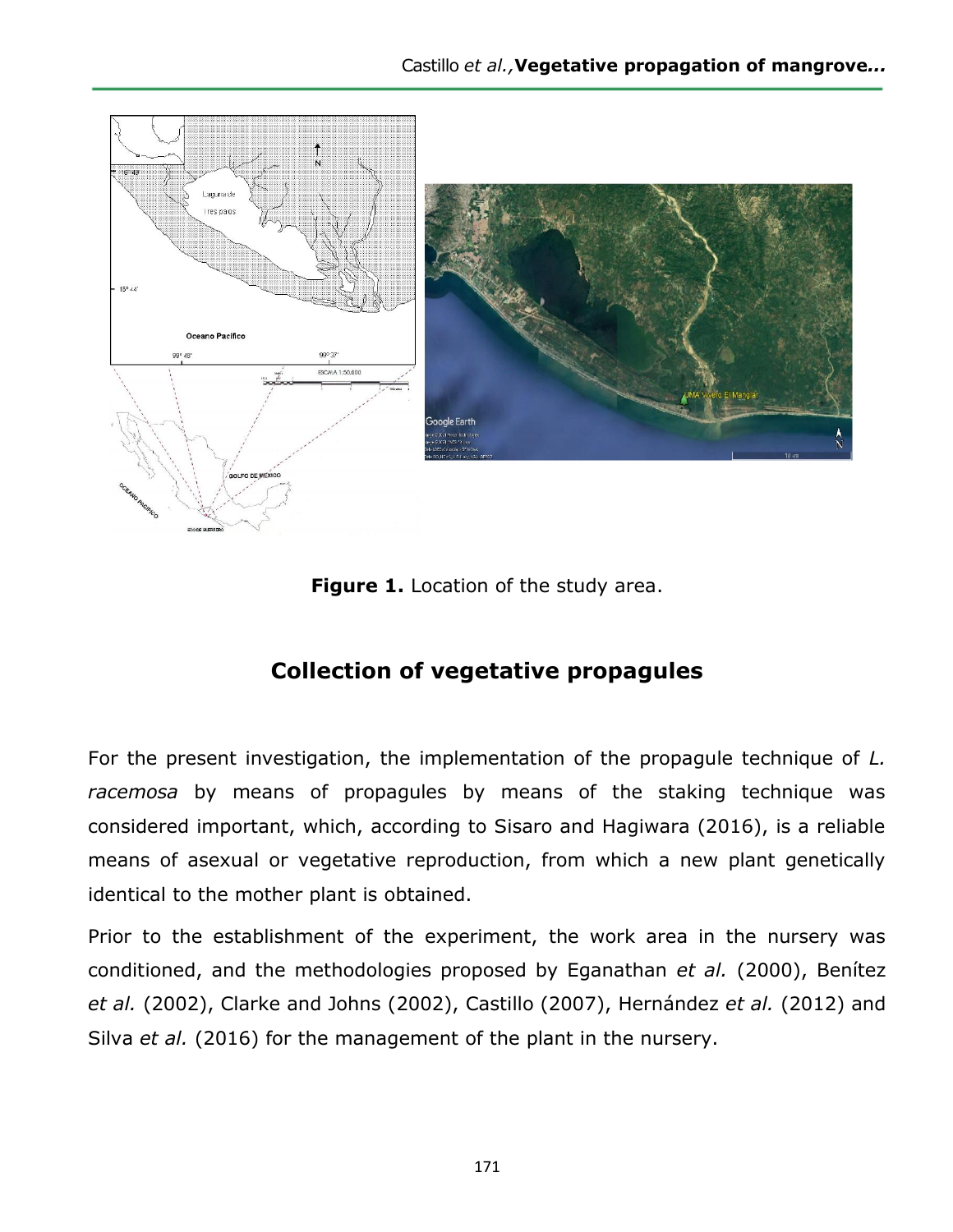#### **Establishment of the experiment and treatments**

The substrate used was taken from the same collection site of the stakes and its silty-clay consistency was determined by sieving granulometric analysis and a slightly acidic pH measured with a HI 991300 Hanna pH multiparametric. The water used to irrigate the germination beds came directly from the lagoon and from artisanal wells attached to the nursery; the stakes were watered every other day, with manual sprinklers.

Plastic seedlings were constructed (15 cm  $\times$  15 cm  $\times$  20 cm); The substrate mixture was prepared in the nursery in a proportion of 30 % sand, 30 % clay from the site and 40 % compost made on site. Magic Root® rooting agent was added as well as Organodel® natural organic fertilizer; 500 reusable polyethylene terephthalate (PET) plastic bottles were used with a capacity of 1, 2, 4 and 6 L with perforations in their lower part for water drainage and reusable conventional wooden bars for the accommodation and transfer of PET bottles. According to Clough (1984), for irrigation a mixture of water with a salinity of 15 to 17 pus (practical units of salinity) was prepared in a proportion of 50 % salt water for 50 % fresh water; Clarke and Johns (2002) point out that the salinities of 17 pus optimize the growth of mangrove species produced in the nursery. Salinity was maintained at a homogeneous level when monitored with a manual multiparametric probe type meter for pH, conductivity, salinity and temperature of the HI 991300 Hanna. A black polyethylene mesh-shade cover, 80 % shade (Easy Gardener®) was used to protect cuttings from heat stroke and prevent dehydration.

The collection of vegetative material of *L. racemosa* was carried out during the spring of March 2018. 10 adult mangrove trees were selected and without apparent damage by pests and diseases, with an average height of 20 m, as mother plants; With its secondary branches, 500 semi-woody wood stakes were made (50 stakes per tree), with an average length of between 50 to 100 cm and an average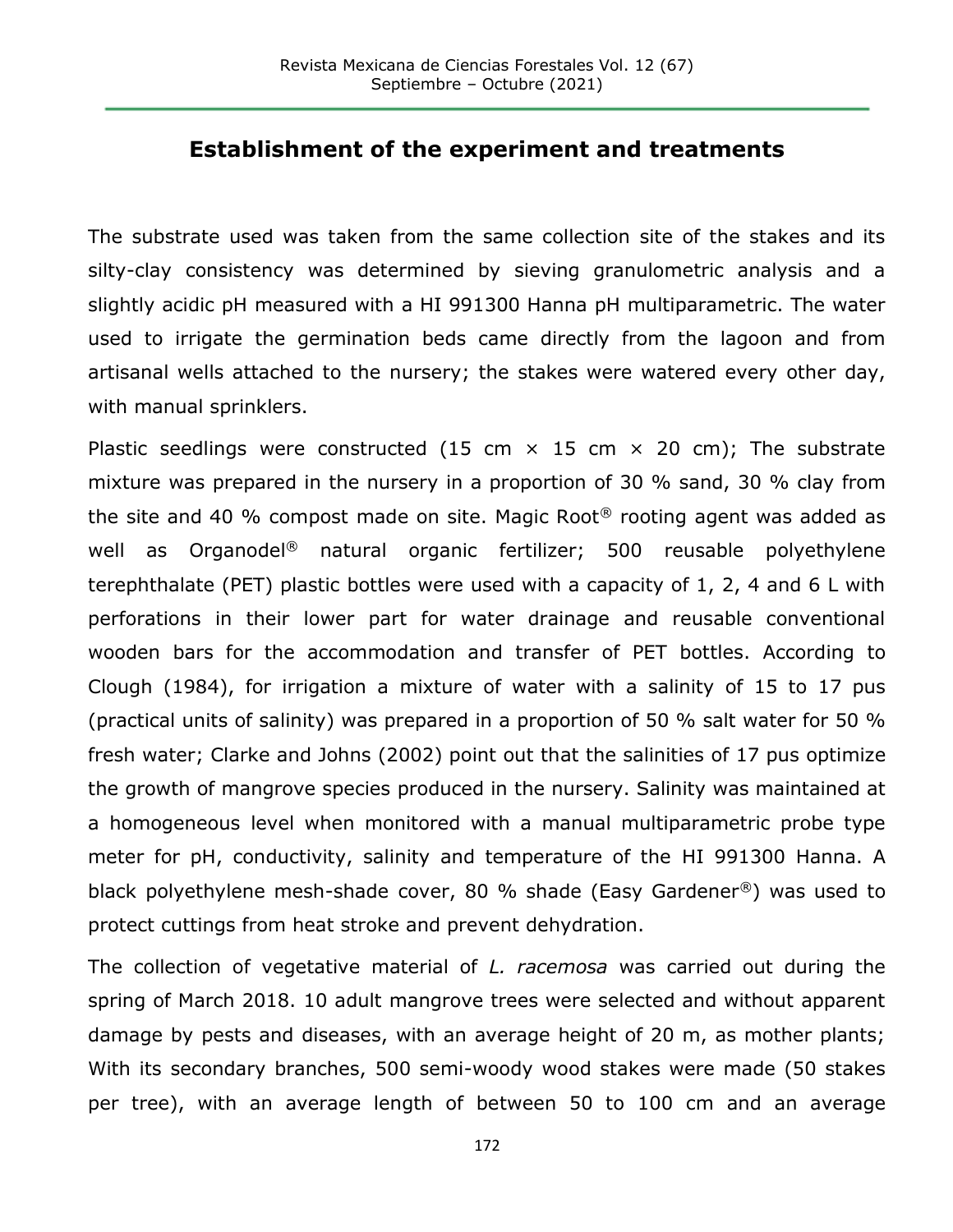diameter of 5 to 10 cm; later they were placed on wooden bars for transport to the nursery facilities. It should be noted that both the length and the average diameter were measured with a 3 m 13 mm Pretul tape.

There, and according to Sisaro and Hagiwara (2016), the stakes were subjected to hormonal treatment to stimulate the production of roots, which consisted of immersing them for five seconds through the basal part in a solution with a Magic Root<sup>®</sup> rooter with concentrations of 500 at 10 000 ppm; later one stake was planted per PET container.

The maintenance pruning of the shoots that emerged on the lateral part of the stakes was carried out for three weeks in order to favor the growth of the apical shoots. With this last step, it was necessary to wait for the development of the apical shoots, whose number varied from one to eight, to reach an average height of 25 to 35 cm. Such variable was measured with a 3 m 13 mm Pretul tape.

During the propagule propagation and maintenance process, and in accordance with the recommendation of González *et al*. (2018), a single dose of 1 kg m-3 of natural organic fertilizer substrate Organodel® was directly applied to the substrate two months after the stakes were planted in order to strengthen the development of shoots and roots. Likewise, inside the nursery, once a month the ambient temperature and the substrate temperature were monitored in the seedlings, determined with a Brannan brand mercury thermometer, ranging from -20 to 150 °C and the pH of the substrate determined with a. HI 991300 Hanna digital potentiometer; the survival percentage of the number of stakes and the apical shoot formation count and adventitious roots were also determined.

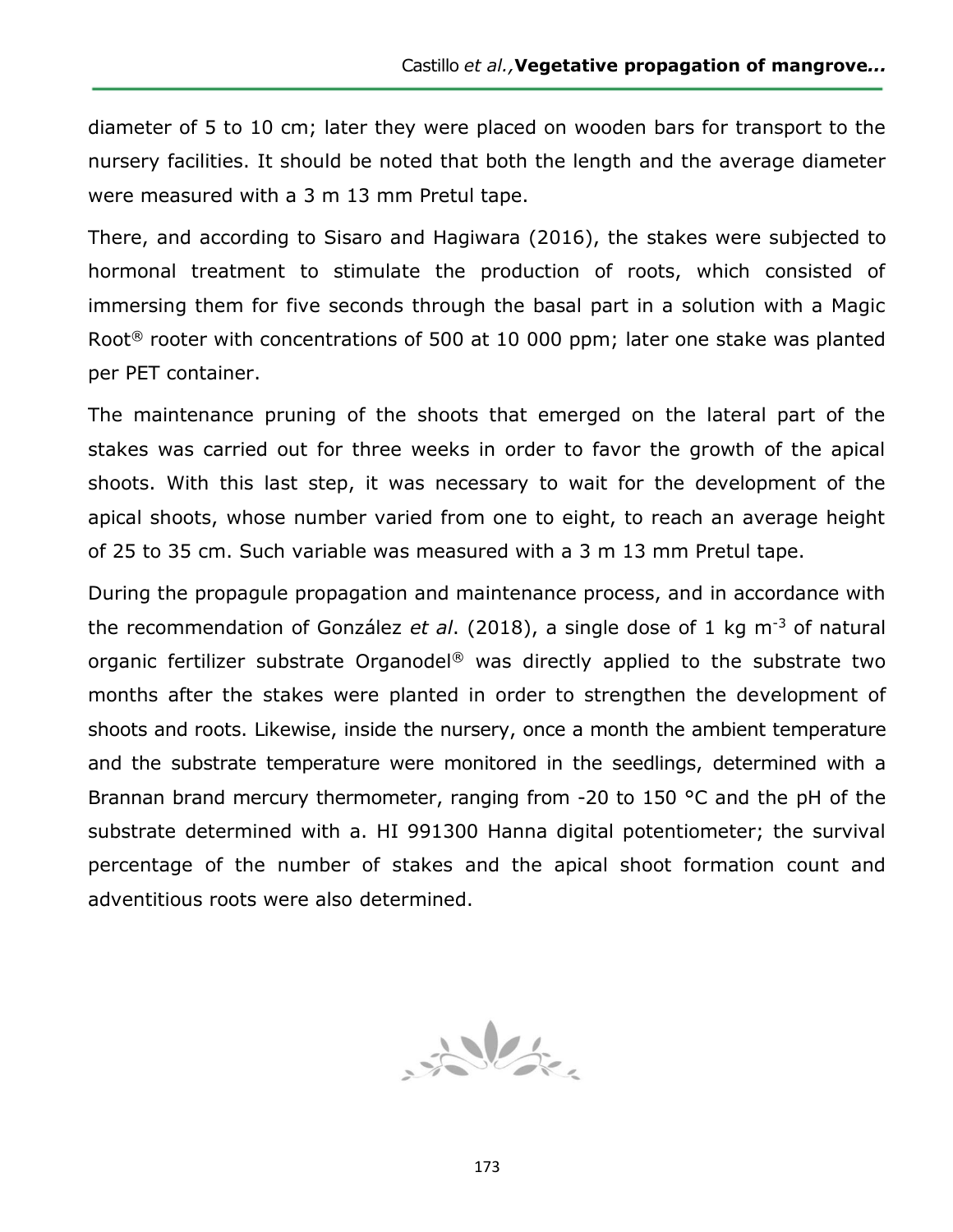### **Assessed variables and data analysis**

The assessed variables during the experiment were exclusively the production of apical shoots and adventitious roots generated by each stake.

Root production records were obtained at 40 days in 400 stakes of the 500 *L. racemosa* that were sown, and a scarce establishment was achieved in the formation of apical shoots, these cuttings were followed for 4 months; after which only 270 survived and remained in optimal development.

With the field data, statistical significance tests were performed that quantify the association or independence between quantitative variables; the statistical program SPSS (Statistical Package for the Social Sciences) v. 22 (Castañeda *et al*., 2010), so it was verified whether both quantitative variables complied with the normal distribution in the groups being compared (Zar, 1996), using the Kolmogorov-Smirnov test (Juárez *et al.,* 2002 ), whose non-compliance leads to the need to resort to non-parametric statistical tests. Failing the normality test, the Wilcoxon T test was performed for two related numerical variables.

Likewise, to determine if there is a correlation between the number of apical shoots with the number of adventitious roots and to determine if the propagation technique by cuttings is efficient through vegetative propagation, the correlation test of Kendall's Tau was carried out. applicable to quantitative variables that do not present the normality test (Kendall, 1938), this correlation coefficient establishes values between 0 and 1, the closer it is to 1 indicates a good correlation, which are applicable to negative values.

To validate the Kendall correlation, the Friedman test was performed, which is equivalent to the ANOVA test, to calculate the significance value of the interaction between shoots and roots, which does not exist when *p*> 0.05, or does exist when  $p \leq 0.05$  ( Villarroel, 2018).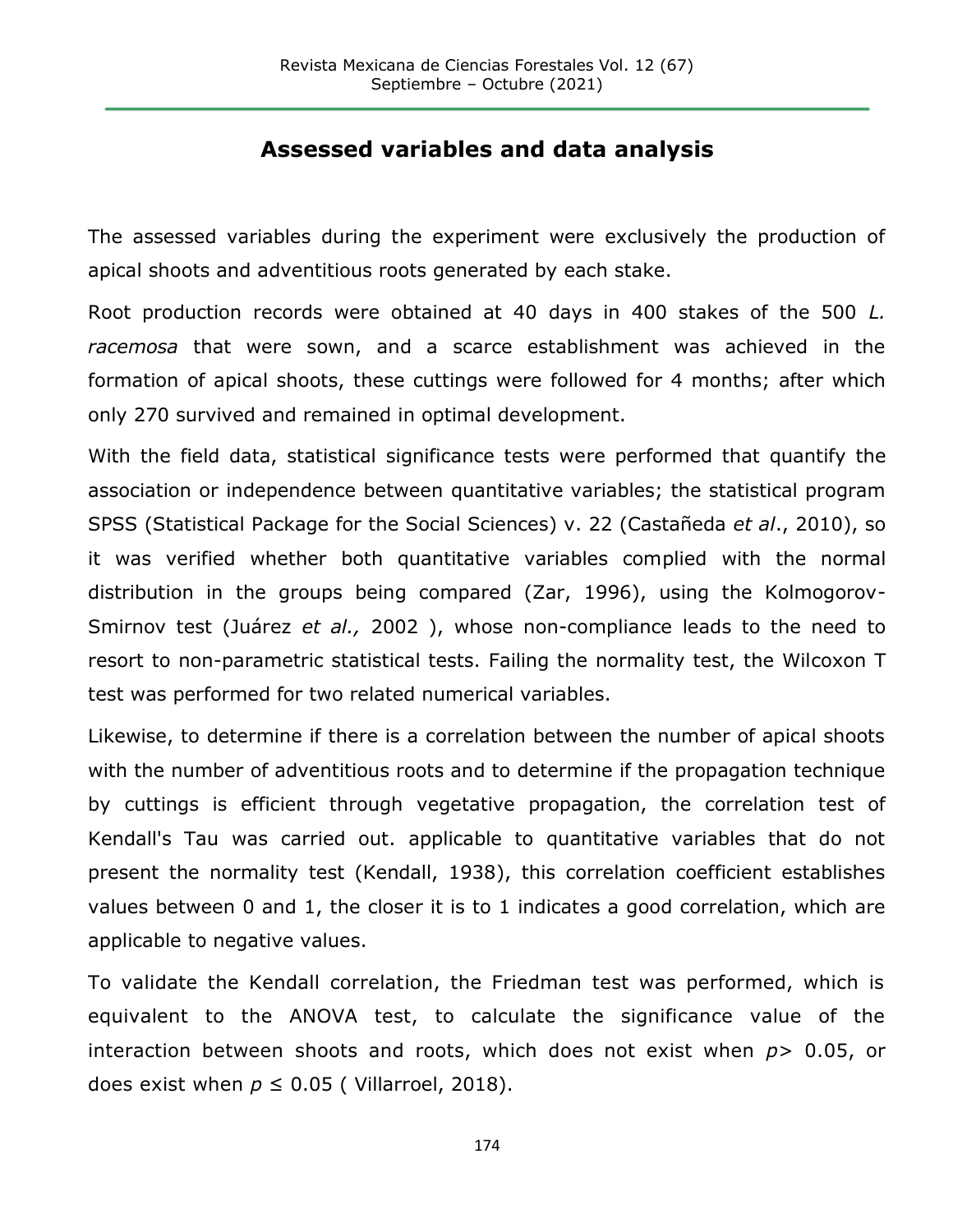# **Results and Discussion**

After four months, the results indicate that only 270 stakes maintained optimal development. The survival efficiency was 54 % by this rooting technique, which presented apical shoots at a rate of 1 to 8 per stake and a minimum of 1 to a maximum of 5 adventitious roots, which corresponds to one root per stake on average. Therefore, it was considered a poor generation of structures.

Table 1 shows the frequency of apical shoots and adventitious roots per stake and their appearance in groups. Such data show that the highest frequencies were verified in the samples with 2, 3 and 4 shoots, with 23 %, 16 % and 22 %, respectively; In the case of adventitious roots, the highest frequencies occurred in stakes 1, 2 and 3 with 1, 2 and 3 roots, with 20 %, 26 % and 27 %, respectively.

| <b>Number of</b><br>apical shoots | <b>Frequency</b> | $\frac{1}{2}$ | <b>Number of</b><br>adventitious roots | <b>Frequency</b> | $\frac{1}{2}$  |
|-----------------------------------|------------------|---------------|----------------------------------------|------------------|----------------|
|                                   | 27               | 10            | 0                                      | 6                | $\overline{2}$ |
| $\overline{2}$                    | 62               | 23            |                                        | 55               | 20             |
| 3                                 | 43               | 16            | 2                                      | 70               | 26             |
| 4                                 | 61               | 22            | 3                                      | 72               | 27             |
| 5                                 | 16               | 6             | 4                                      | 40               | 15             |
| 6                                 | 29               | 11            | 5                                      | 27               | 10             |
| 7                                 | 10               | 4             |                                        |                  |                |
| 8                                 | 22               | 8             |                                        |                  |                |
| Total                             | 270              | 100           | Total                                  | 270              | 100            |

**Table 1.** Frequency of shoots and adventitious roots.

Source: Own elaboration with SPSS software

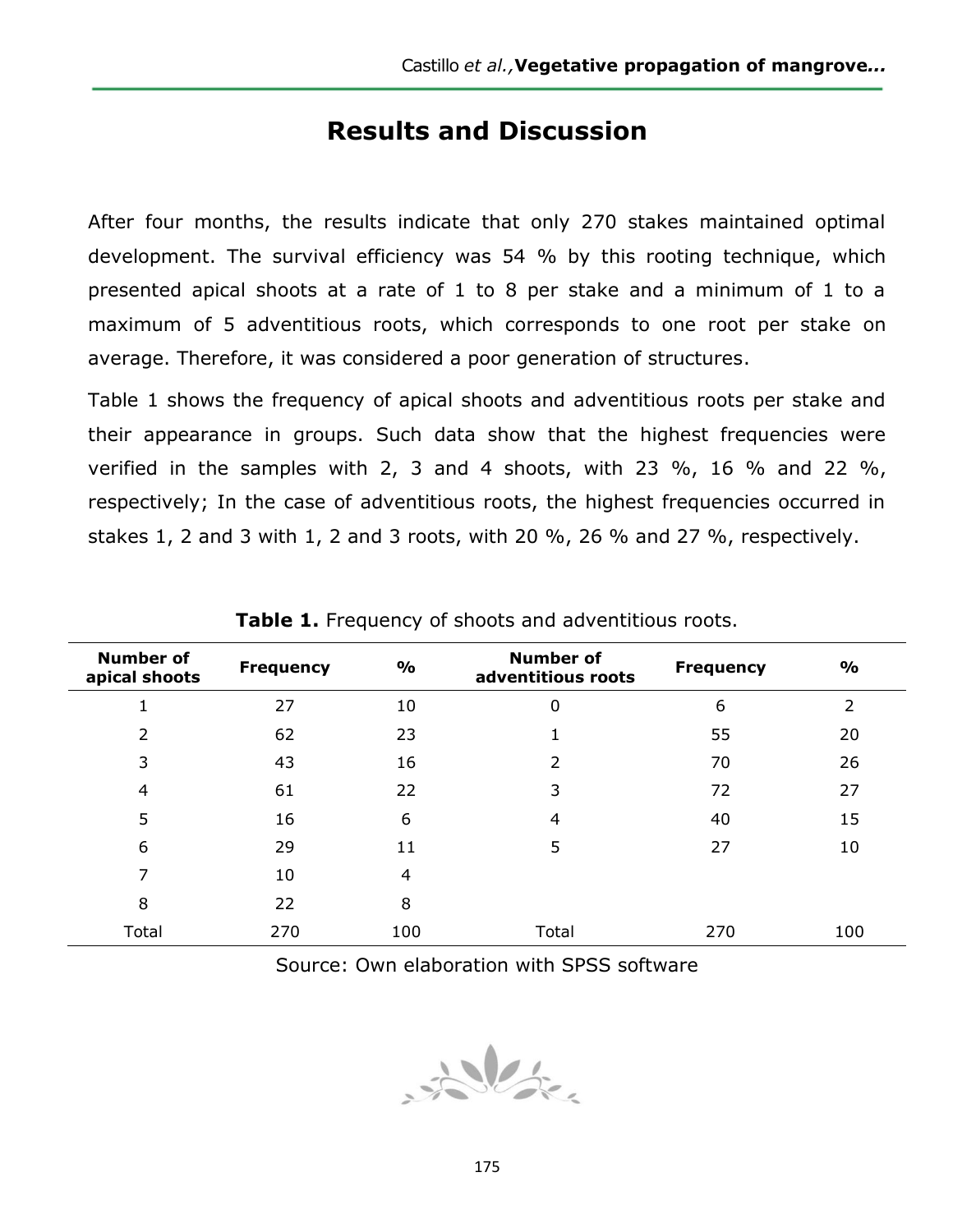# **Statistical analysis**

The value obtained from the Kolmogorov-Smirnov test for an independent sample was 0.000 if  $p \le 0.05$ , which indicates that the variables do not follow a normal distribution (Table 2).

| Table 2. Normality tests. |  |  |  |  |
|---------------------------|--|--|--|--|
|---------------------------|--|--|--|--|

|                               | Kolmogorov-Smirnov |     |       |  |
|-------------------------------|--------------------|-----|-------|--|
| Variable                      | <b>Statistical</b> | df  | Sig.  |  |
| Number of shoots              | 0.174              | 270 | 0.000 |  |
| Number of aadventitious roots | 0.168              | 270 | 0.000 |  |
|                               |                    |     |       |  |

Source: Own elaboration with SPSS software

A non-parametric statistical test was applied by means of the Wilcoxon test, resulting in a value of 0.000, therefore,  $p \le 0.05$  indicates that the related samples present significant differences (Table 3).

**Table 3.** Wilcoxon test.

|                             | Number of adventitious roots-Number of shoots |
|-----------------------------|-----------------------------------------------|
|                             | -7.258                                        |
| Asymptotic Sig. (bilateral) | 0.000                                         |

Source: Own elaboration with SPSS software

To determine the statistical correlation, the number of apical shoots was compared with the number of adventitious roots with the Kendall's Tau correlation test; A value of 0.062 was calculated, less than 1; likewise, this test is reinforced with the significance value of  $p = 0.200$  greater than  $p > 0.05$  (Table 4), which indicates that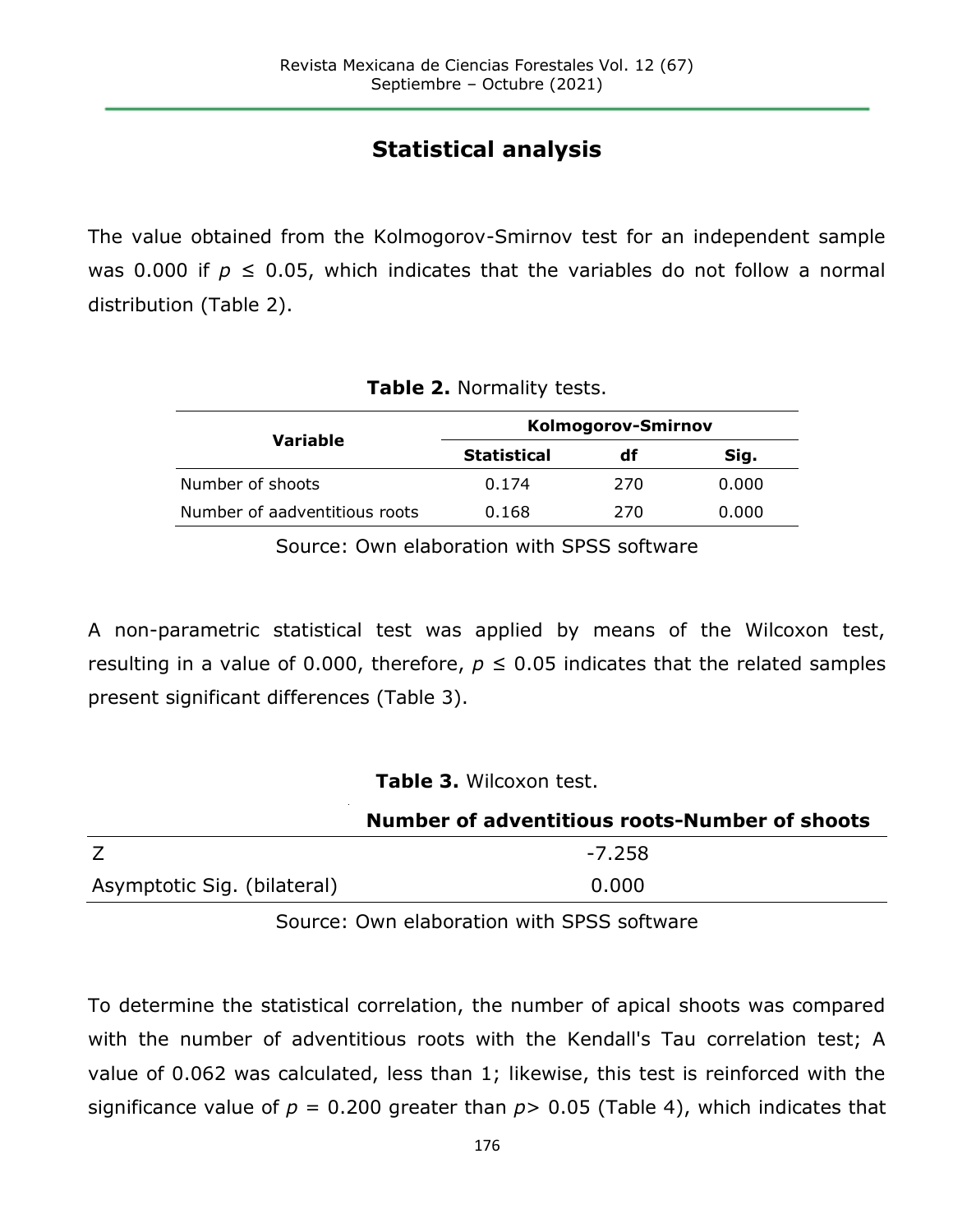there is a very weak and poorly accepted positive correlation between the relationship of the presence of apical shoots and adventitious roots with a 95 % confidence level.

| <b>Table 4.</b> Correlation coefficient between shoots and adventitious roots. |  |
|--------------------------------------------------------------------------------|--|
|--------------------------------------------------------------------------------|--|

|                                          |                            |     | <b>Number of adventitious roots</b> |
|------------------------------------------|----------------------------|-----|-------------------------------------|
|                                          | Tau de Kendall correlation |     | 0.062                               |
| <b>Number of shoots</b> Sig. (bilateral) |                            |     | 0.200                               |
|                                          | N                          | 270 | 270                                 |
|                                          |                            |     |                                     |

Source: Own elaboration with SPSS software

Therefore, the vegetative propagation technique by cuttings was considered with a low propagation efficiency under nursery conditions, consequently and based on this statistical analysis, the research hypothesis  $(H<sub>i</sub>)$  raised at the beginning of this study is accepted, in which it was established that vegetative propagation through cuttings is not the most efficient to reproduce specimens of *L. racemosa.*

The Friedman test was used to contrast the interaction between apical shoots and adventitious roots; from it, a significance value of 0.000 resulted, which is lower than  $p \leq 0.05$ , and, therefore, there are significant interaction differences between both variables (Table 5).

**Table 5.** Friedman test.

| N               | 270    |
|-----------------|--------|
| Chi-square      | 33.927 |
| df              |        |
| Sig. asymptotic | 0.000  |

Source: Own elaboration with SPSS software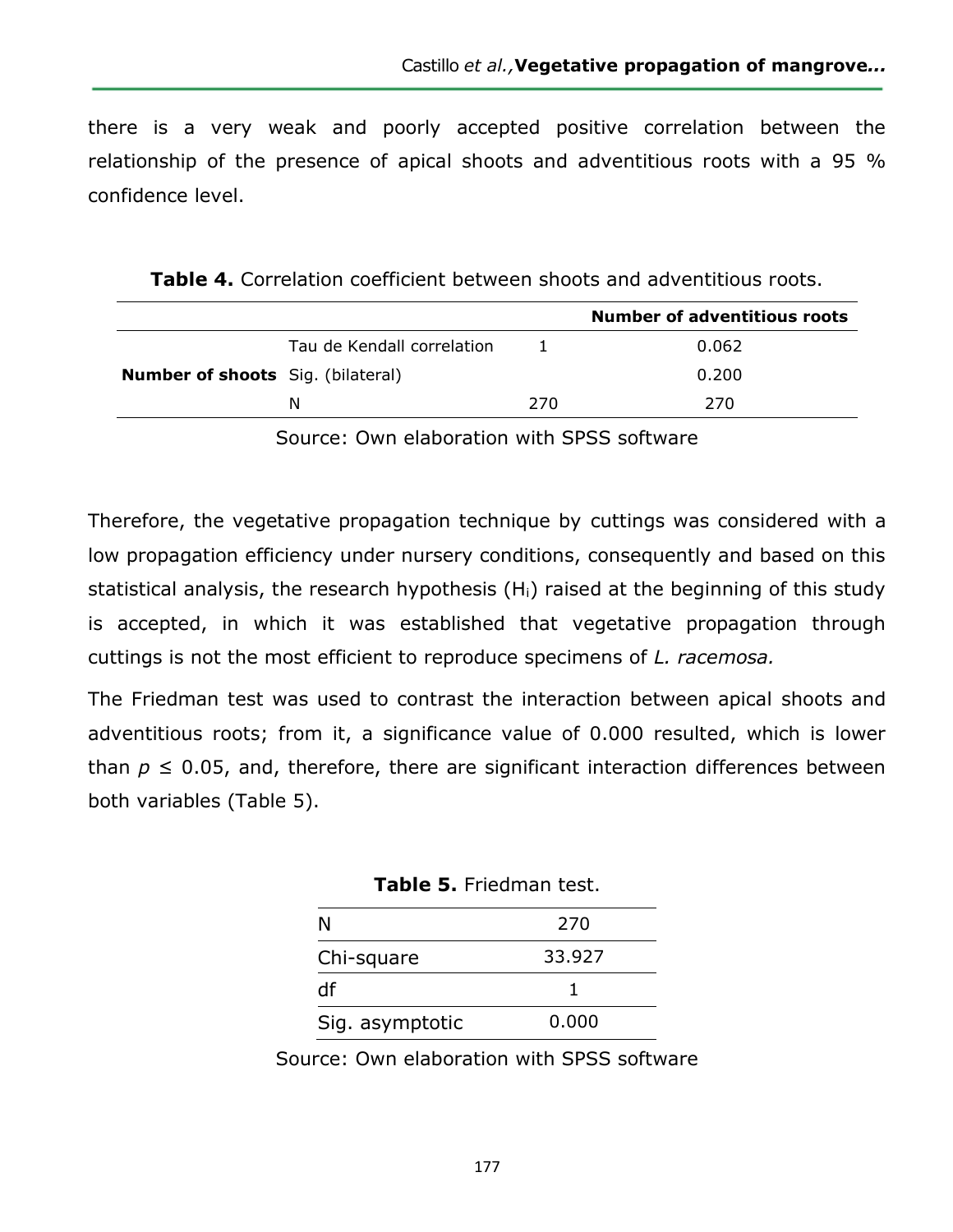The analysis of the results of this study is similar to that cited by Hernández *et al*. (2012) who compared the number of shoots with the number of adventitious roots for *Conocarpus erectus* L. using a Pearson correlation test (0.001); the relationship between apical shoots and adventitious roots was very low and not widely accepted, for which they concluded that the propagation technique by layering has little viability.

De Silva and Amarasinghe (2013) determined that there are no significant differences in the growth rates of shoots obtained from mangrove seedlings when they are grown in different growth media, opposite to the results described herein in which significant interaction differences were obtained between the number of apical shoots with the number of adventitious roots.

The method by stakes in the study described here was not very feasible since few suckers were produced, which appeared in a period of 20 to 40 days. This was due to the use of commercial rooting for growth, which, in this case, was not very effective in vegetative propagation. In accordance with the above, Hernández *et al.* (2012) recommend the use of rooters based on auxins and indolebutyric acid such as Raizone-Plus®, which favors the activation of rooting and is efficient in the vegetative propagation of *R. mangle* L., *L. racemosa* and *A. germinans* L. Benítez *et al.* (2002) and Hernández *et al.* (2012) argue that the best asexual reproductive means in *L. racemosa* is through air layering, which has recorded up to 90 % of rooting.

Eganathan *et al.* (2000) and Thatoi *et al.* (2001), who worked in India with the mangrove species *Excoecaria agallocha* L., *Heritiera fomes* Buch.-Ham. and *Intsia bijuga* (Colebr.) O. Ktze. proposed the use of auxins and the seasonal climatic condition to accelerate the rooting potential through cuttings; being a viable and applicable condition for the mangrove species of the present study. On the other hand, Perera *et al.* (2020) suggested applying a broader range of rooting hormones and hormone combinations to mangrove stem cuttings to induce adventitious root formation.

Benítez *et al.* (2002) recorded 50 % success rate of propagation by cuttings of *L. racemose*. This result of vegetative reproduction was due to the seasonal time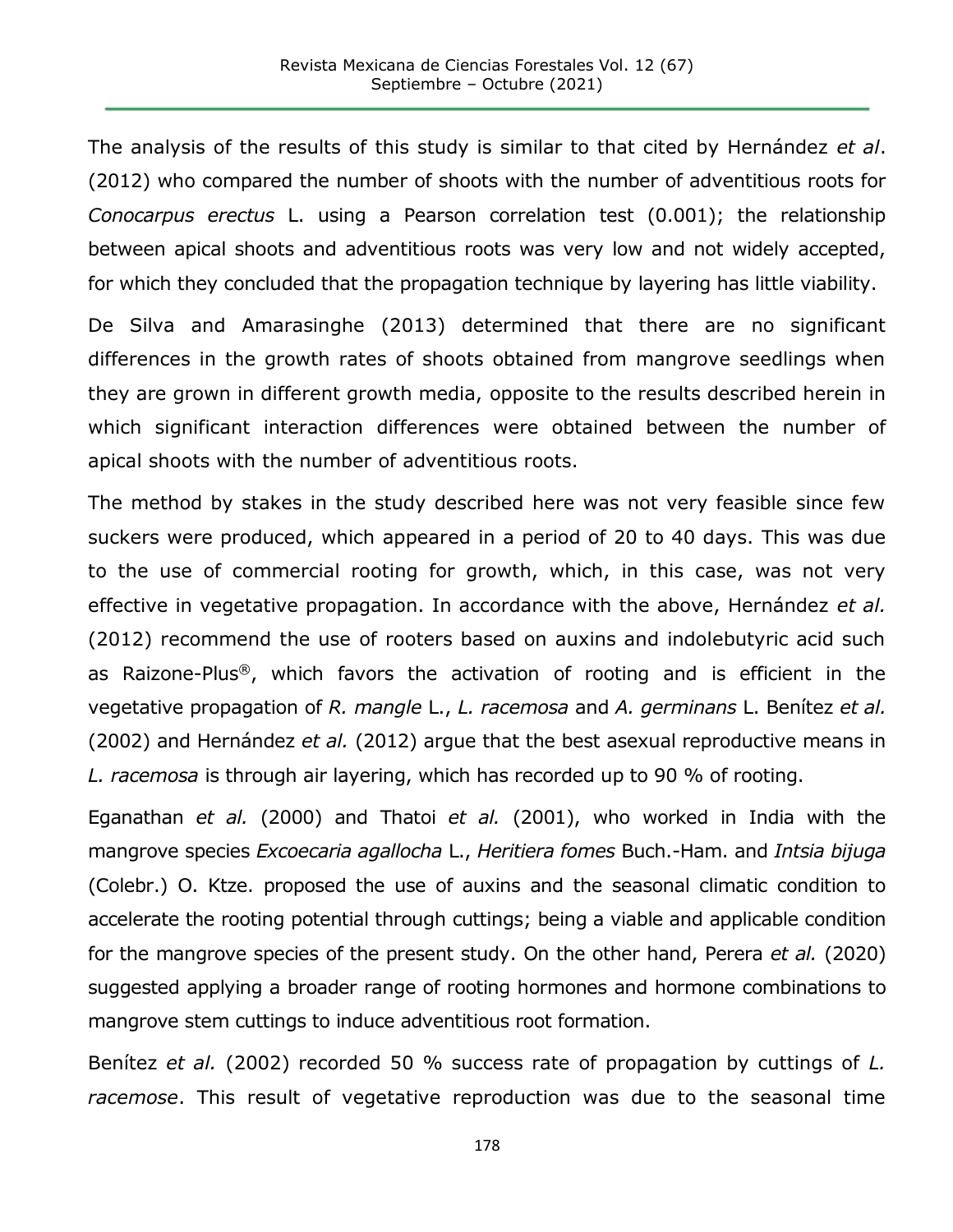during the propagation process, which was summer, and suckers could be reproduced asexually in an extended period of three months from sowing, and they remained alive for 6 to 12 months, without be successful in issuing roots. These data are similar to those of the present work, in which the propagation of *L. racemosa* did not have the desired success with the propagation technique by cuttings, with a percentage of 54 %, considered as low efficiency. In contrast, Hernández *et al.* (2012) reached results of vegetative production by higher layering, as they achieved that *L. racemosa* produced a greater number of roots by this route during the summer.

The emergence of roots produced in the cuttings was influenced by environmental factors such as humidity and rainfall during the year, as well as by the physicobiological conditions of the *L. racemosa* species, a question that coincides with that reported by Hernández *et al*. (2012) with the understanding that the success of vegetative propagation will depend on the particular characteristics of the mangrove species.

Based on the above, the results of the present study showed that the length of up to 1 m of the stakes did not favor the induction of roots in the species of interest, so it is convenient to select longer cuttings of up to 3 m and of 10 to 15 cm in diameter. Despite the fact that the species generated roots in the propagules by cuttings, the success of vegetative reproduction by cuttings was regular, because in most of them they were not able to produce suckers, which differs from that recorded by Hernández *et al*. (2012), who described a greater induction capacity, and thus, to form several roots through asexual propagation through layering.

The success in this technique of vegetative propagation of the mangrove by means of stakes will depend on the correct selection of trees as breeding stock, from which the vegetative material will be obtained; thus, they must be mature, vigorous and healthy, in addition to preselecting the size and thickness of the propagule to guarantee better results; in this study, the stakes of *L. racemosa* did not exceed one meter in length. In contrast, Hernández *et al.* (2012) identified that in *L. racemosa* the selected layers measured 4 m in length and with this it was possible to have a greater ability for root formation.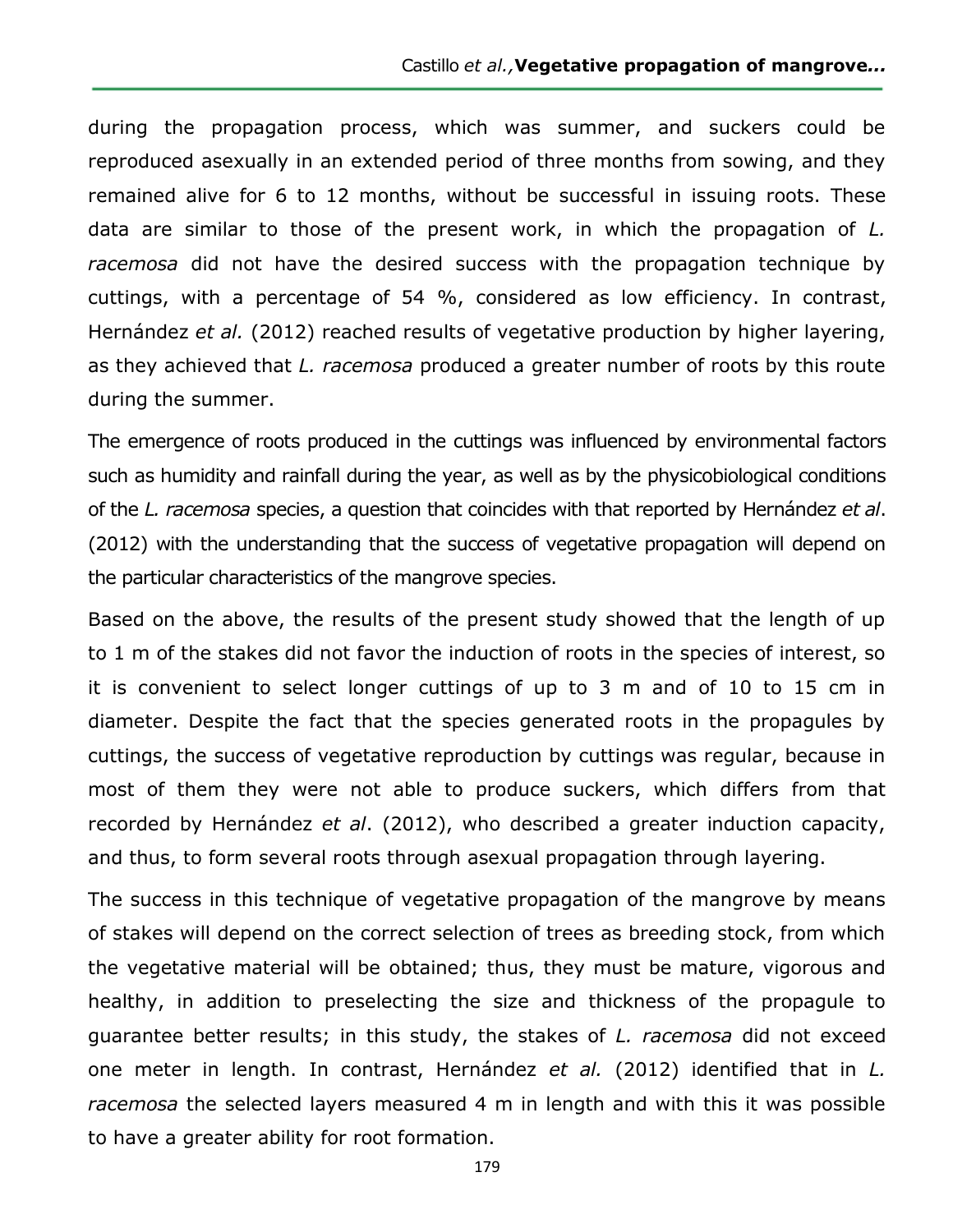In regard to the above and according to these last cited authors, it is necessary to consider the monitoring of biotic factors such as pests, weeds, possible infections and abiotic factors such as climatic variations (humidity, temperature, light and rain), in order to have a control that guarantees a satisfactory vegetative propagation in the generation of mangrove plants at any time of the year.

# **Conclusions**

In the present study, it was shown that the vegetative propagation of *L. racemosa* by the staking technique is not efficient and a well-structured methodological process is required, an economic investment for the purchase of necessary accessories for the infrastructure that allows the process of reproduction of the species.

It was shown that the success of the implementation and vegetative propagule of *L. racemosa* propagules by means of cuttings was not as expected, even when a propagation efficiency of 54 % was obtained, but the analysis and statistical tests showed that the efficiency was considered short.

From the vegetative propagation of this same species and other mangroves in different parts of Mexico and the world, and the results obtained, the correct selection of propagules, the weather conditions and the seasonal period have a positive or negative influence on the process. Therefore, it is concluded that in the study that was carried out the experimental conditions did not favor the emission of roots in this mangrove species.

#### **Conflict of interest**

The authors declare no conflict of interest.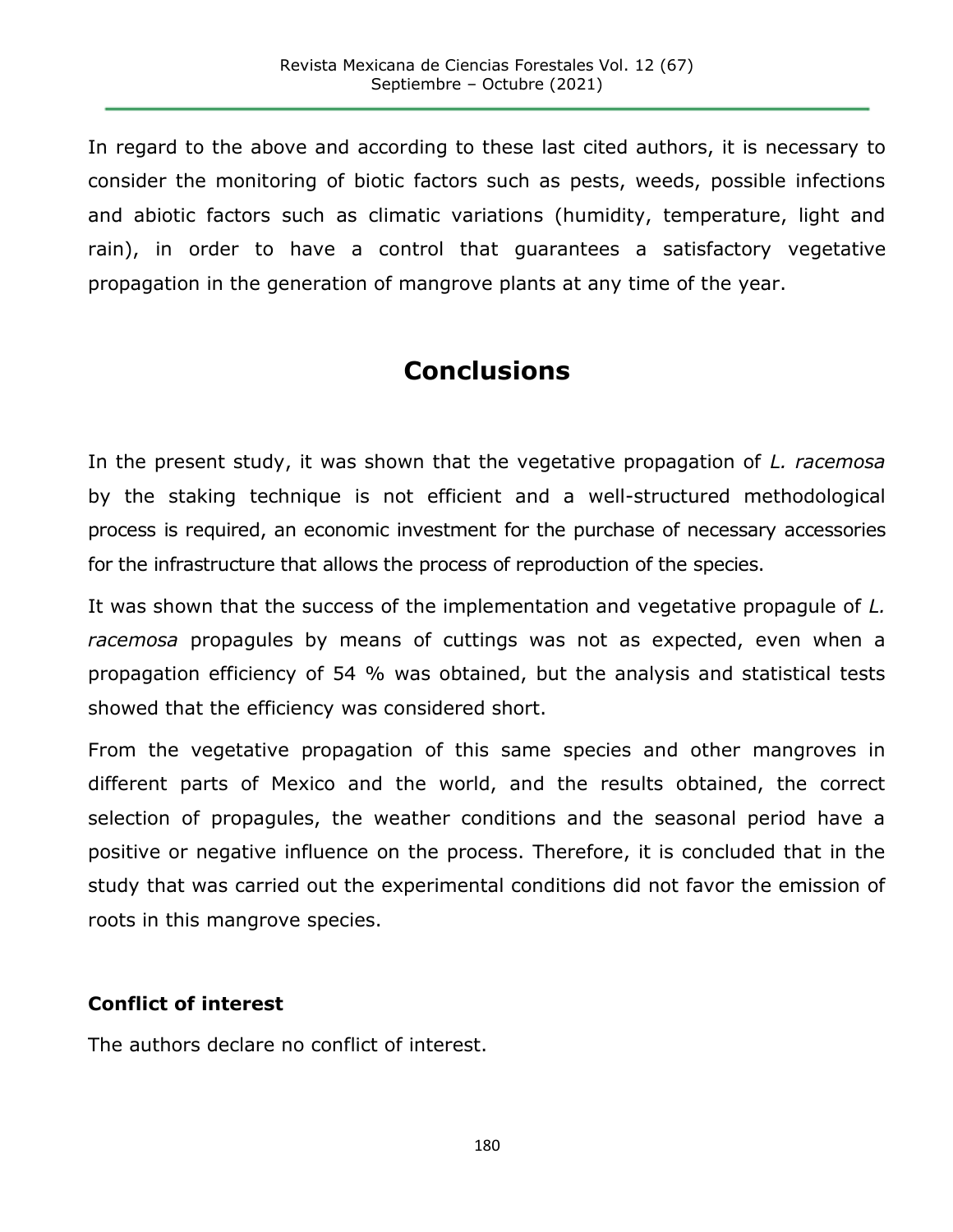#### **Contribution by author**

Benjamín Castillo Elías: planning and supervision of research, direction, development, design of the experiment, statistical analysis and writing of the manuscript; Herlinda Gervacio Jiménez: writing and revision of the manuscript, supervision of the investigation; José Ángel Vences Martínez: financial support management.

#### **References**

Álvarez-León, R. 2003. Los manglares de Colombia y la recuperación de sus áreas: revisión bibliográfica y nuevas experiencias. Madera y Bosques 9(1):3-25 Doi:<https://doi.org/10.21829/myb.2003.911286>.

Benítez P. D., F. Flores V. y J. I. Valdez H. 2002. Reproducción vegetativa de dos especies arbóreas en un manglar de la costa norte del Pacífico mexicano. Madera y Bosques 8(2):57-71. Doi: <https://doi.org/10.21829/myb.2002.821301>.

Carmona-Díaz, G. 2010. La reforestación de manglares en México: una experiencia de aprendizaje integral. LEISA Revista de Agroecología 26(4): 12-14. [http://www.leisa](http://www.leisa-al.org/web/images/stories/revistapdf/vol26n4.pdf)[al.org/web/images/stories/revistapdf/vol26n4.pdf](http://www.leisa-al.org/web/images/stories/revistapdf/vol26n4.pdf) (6 de mayo de 2018).

Castañeda, M. B., A. F. Cabrera, Y. Navarro y W. de Vries 2010. Procesamiento de datos y análisis estadísticos utilizando SPSS (Statistical Package for the Social Sciences). EDIPUCRS – Editora Universitária da PUCRS, Porto Alegre, Brasil. 164 p. <https://hopelchen.tecnm.mx/principal/sylabus/fpdb/recursos/r94662.PDF> (19 de agosto de 2019).

Castillo E., B. 2007. Propuesta de una Unidad de Manejo Ambiental Sustentable para la especie de mangle blanco (*Laguncularia racemosa* (L.) Gaertner) en la Laguna de Tres Palos, Municipio de Acapulco, Guerrero. Tesis de Maestría. Unidad de Ciencias de Desarrollo Regional. Universidad Autónoma de Guerrero. Acapulco, Gro., México. 153 p.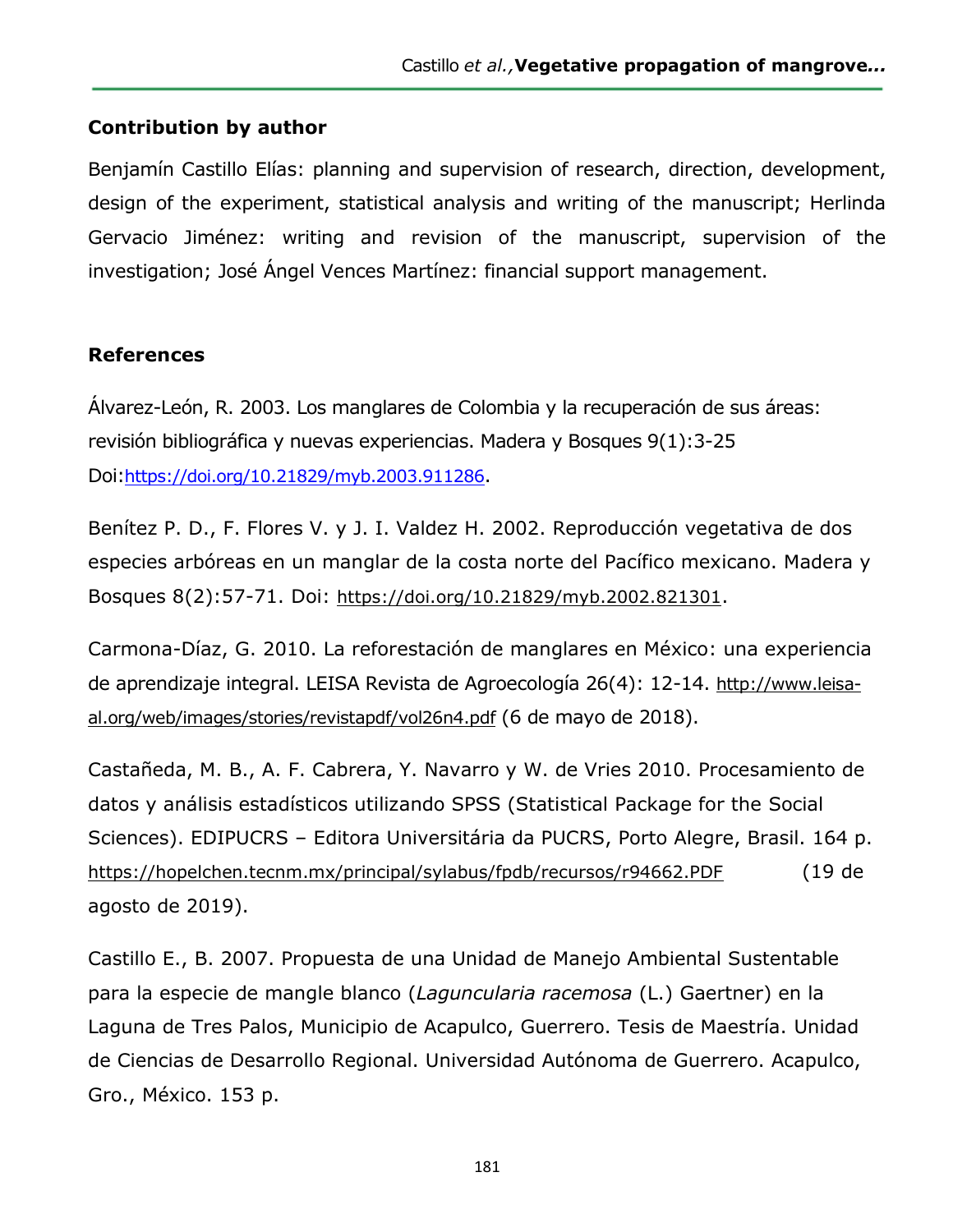Castillo E. B. y H. Gervacio J. 2009. Manual técnico-metodológico básico para el establecimiento de un vivero para el manejo del manglar y conservación del mangle blanco (*Laguncularia racemosa* (L.) Gaertn F.). Secretaría de Agricultura, Ganadería, Pesca y Alimentación, Secretaría de Desarrollo Rural, Fundación Produce, A. C. Acapulco, Gro., México. 41 p.

Clarke, A. and L. Johns 2002. Mangrove nurseries: construction, propagation and planting: fisheries guidelines. Department of Primary Industries. Fish Habitat Guideline FHG 004. Brisbane, Queensland, Australia. 32 p. https://www.daf.qld.gov.au/ data/assets/pdf file/0008/75635/FHG004-Fish-Habitat-[Guideline.pdf](https://www.daf.qld.gov.au/__data/assets/pdf_file/0008/75635/FHG004-Fish-Habitat-Guideline.pdf) (23 abril de 2018).

Clough, B. F. 1984. Growth and salt balance of the mangroves *Avicennia marina* (Forsk.). Vierh. and *Rhizophora stylosa* Griff. in relation to salinity. Australian Journal of Plant Physiology 11: 419-430. Doi: <https://doi.org/10.1071/PP9840419>.

Comisión Nacional para el Conocimiento y Uso de la Biodiversidad (Conabio). 2020. Extensión y distribución de manglares. Sistema de Monitoreo de Manglares de México (SMMM). <https://www.biodiversidad.gob.mx/monitoreo/smmm/extensionDist> (22 de diciembre de 2020).

De Silva K. and M. Amarasinghe 2013. Vegetative propagation of some selected mangrove species from Negombo estuary, Sri Lanka. Sri Lanka Journal of Aquatic Sciences 15: 25-38. Doi: <https://doi.org/10.4038/sljas.v15i0.5480>.

Eganathan, P., C. S. Rao and A. Anand 2000. Vegetative propagation of three mangrove tree species by cuttings and air layering. Wetlands Ecology and Management 8: 281–286. Doi: <https://doi.org/10.1023/A:1008481222718>.

González P., A., D. A. Rodríguez T., A. Corona A. y J. A. Gil V. C. 2018. Propagación por estacas y calidad de planta en *Acer negundo* L. Revista Mexicana de Ciencias Forestales, 10 (51): 224-243. Doi: [https://doi.org/10.29298/rmcf.v10i51.183.](https://doi.org/10.29298/rmcf.v10i51.183)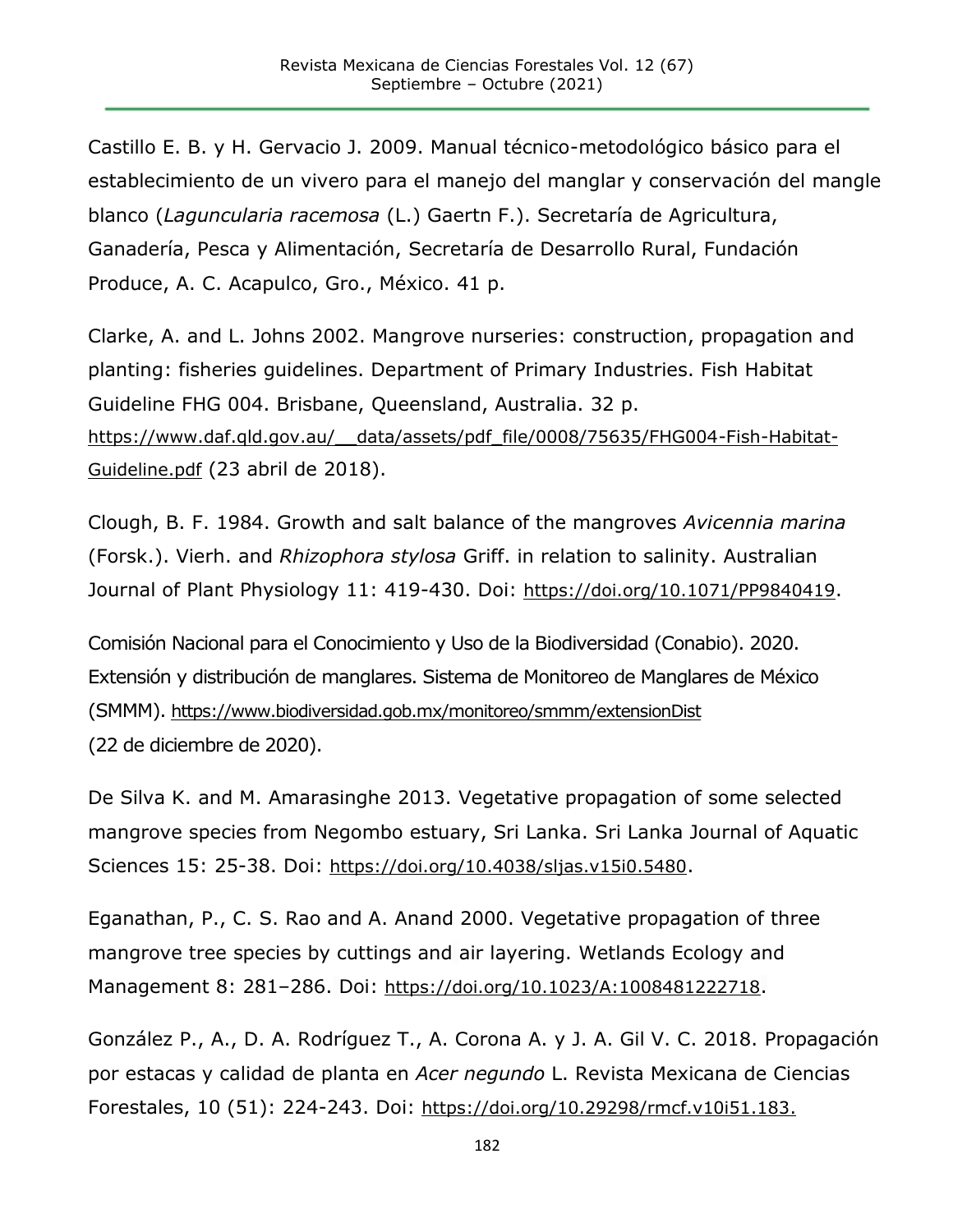Hernández C., S., G. Carmona D., C. H. Ávila B., y G. D. Mendoza M. 2012. Propagación vegetativa de tres especies de mangle por acodos aéreos en el manglar de Sontecomapan, Catemaco, Veracruz, México. Polibotánica 33: 193-205. <http://www.scielo.org.mx/pdf/polib/n33/n33a12.pdf> (26 de agosto de 2018).

Hernández M., G. I., A. Sol S., O. Ruíz R., J. I. Valdez H., J. C. López C. y J. L. Reta M. 2016. Diagnóstico del proceso de reforestación en manglares de la costa de Tabasco. Revista Mexicana de Ciencias Agrícolas 14: 2883-2894. [http://www.scielo.org.mx/scielo.php?script=sci\\_arttext&pid=S2007-](http://www.scielo.org.mx/scielo.php?script=sci_arttext&pid=S2007-09342016001002883&lng=es&nrm=iso) [09342016001002883&lng=es&nrm=iso](http://www.scielo.org.mx/scielo.php?script=sci_arttext&pid=S2007-09342016001002883&lng=es&nrm=iso) (3 de abril de 2019).

Juárez, F., J. A. Villatoro y E. K. López. 2002. Apuntes de estadística inferencial. Instituto Nacional de Psiquiatría Ramón de la Fuente. México, D. F., México. 81 p.

Kendall, M. 1938. A new measure of rank correlation. Biometrika 30(1-2): 81-93. Doi:[https://doi.org/10.2307/2332226.](https://doi.org/10.2307/2332226)

Perera, P. L. M. M., K. M. G.G. Jayasuriya, J. W. Damunupola, A. M. T. A. Gunaratne and M. G. M. Prasanna 2020. Vegetative propagation of critically endangered mangrove *Lumnitzera littorea* (Jack) Voigt in Madu Ganga RAMSAR site of Sri Lanka, towards its conservation. Ceylon Journal of Science 49 (4): 455–462. Doi: <http://doi.org/10.4038/cjs.v49i4.7825>.

Silva C., R. E. Coelho de A., E. C. Lopes de A., M. E. Barroncas F. and R. Figueiredo D. 2016. Survival and growth of mangrove tree seedlings in different types of substrate on the Ajuruteua Peninsula on the Amazon Coast of Brazil. Open Access Library Journal 3(7): 1-9. Doi: <http://dx.doi.org/10.4236/oalib.1102777>.

Sisaro, D. y J. C. Hagiwara. 2016. Propagación vegetativa por medio de estacas de tallo. Ediciones INTA. Buenos Aires, Argentina. [https://inta.gob.ar/sites/default/files/inta](https://inta.gob.ar/sites/default/files/inta-propagacion_vegetativa_por_medio_de_estacas_de_tallo.pdf)propagacion vegetativa por medio de estacas de tallo.pdf (24 de junio de 2018).